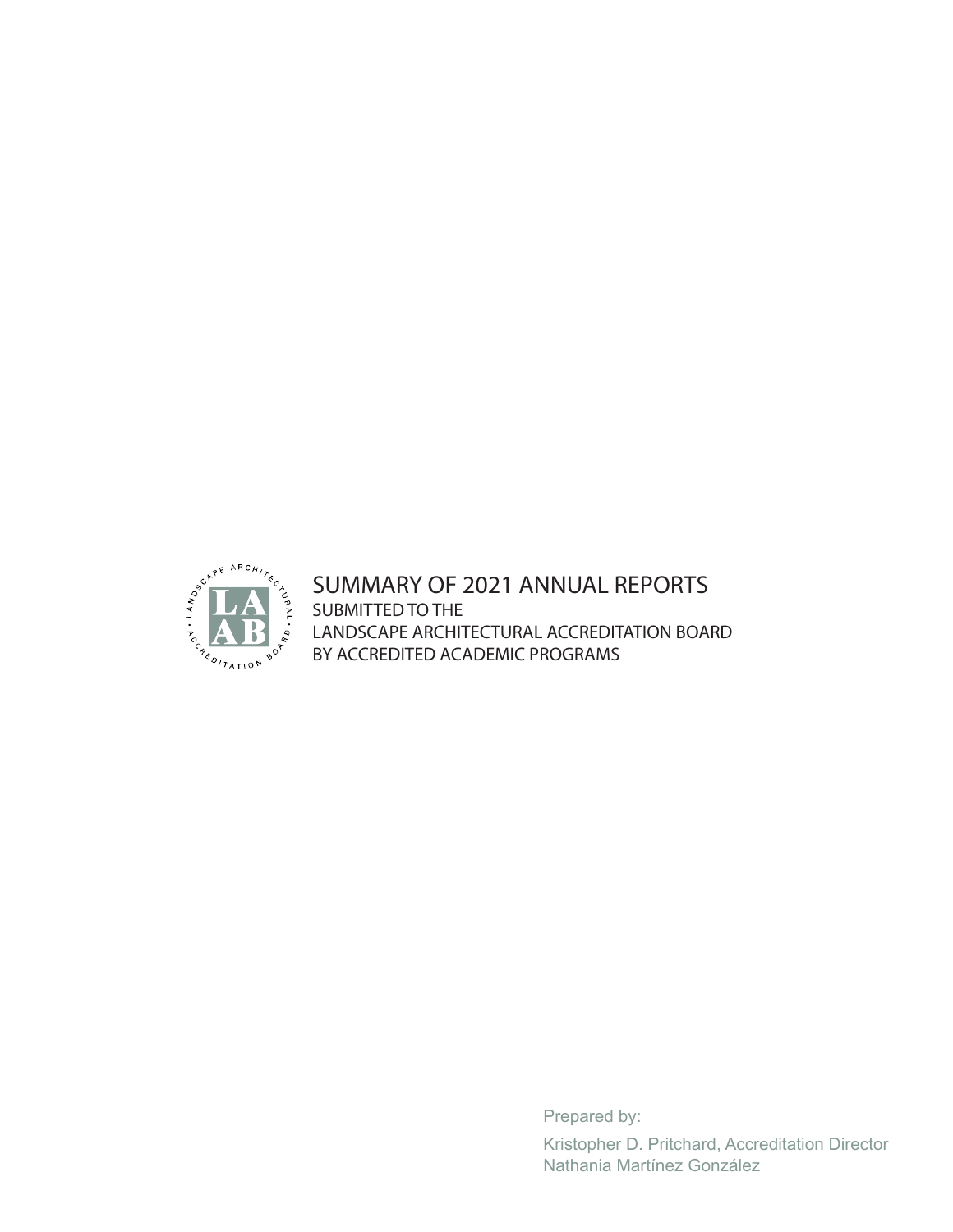

#### **Mission**

The mission of the Landscape Architectural Accreditation Board (LAAB) is to evaluate, advocate for, and advance the quality of education in landscape architectural programs.

LAAB is the accrediting organization for landscape architectural programs. As such, LAAB develops standards to objectively evaluate landscape architectural programs and judges whether a school's landscape architectural program is in compliance with the accreditation standards.

LAAB is comprised of landscape architecture practitioners and academicians, representatives from landscape architecture collateral organizations and public representatives. The collateral organizations are the American Society of Landscape Architects (ASLA), Council of Landscape Architectural Registration Boards (CLARB) and Council of Educators in Landscape Architecture (CELA).

#### Annual Reports

#### **Programs report to LAAB on:**

- Substantial changes in their academic program
- Progress on recommendations from previous accreditation visits
- **Students**
- Graduates
- **Budgets**
- Faculty

#### **Purpose**

Annual reports from academic programs are used by LAAB to monitor significant changes and ongoing compliance with accreditation standards in each program between on-site visits. Aggregate data from the reports is used to track trends in landscape architecture education and to communicate with stakeholders, other landscape architecture professional associations and organizations, and the public.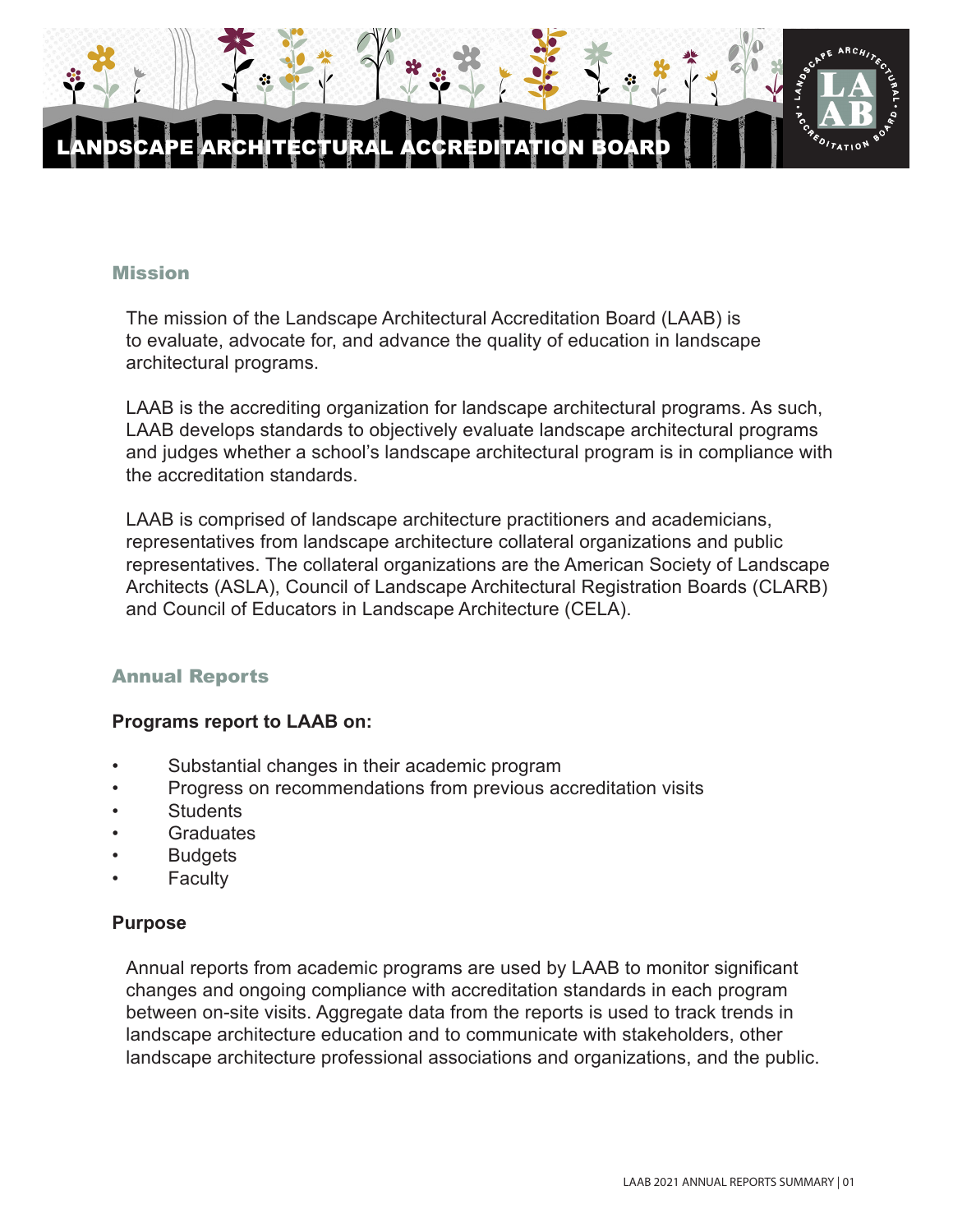

## Inside you will find sections on...

#### ACCREDITED LANDSCAPE ARCHITECTURE PROGRAMS

#### SIGNIFICANT CHANGES IN ACCREDITED LANDSCAPE ARCHITECTURE PROGRAMS

STUDENTS ENROLLED IN ACCREDITED LANDSCAPE ARCHITECTURE PROGRAMS

#### GRADUATING CLASS IN ACCREDITED LANDSCAPE ARCHITECTURE PROGRAMS

#### STUDENT RACE AND ETHNICITY

## CURRENT PROGRAM LENGTHS AND TYPES BY INSTITUTION

This summary includes information from the 2020-2021 academic year about the number of landscape architecture academic programs; substantial changes in the programs; student body size and demographic composition; the number of 2019 graduates and their demographic composition; and 2019-2020 academic year graduates' career paths. Budget data reported reflects the unique administrative structure of each program and does not yet lend itself to aggregate reporting. Errors in faculty data reporting disallows accurate summarization of faculty numbers and composition. All information in the summary is presented as reported by the academic programs. 100 of the 100 accredited programs submitted a 2021 Annual Report.

*Header image credit: ASLA 2021 Student Community Service Category Award of Excellence. A Garden Can Cultivate an Inmate: Reimagining Youth Incarceration. Sarah Maloney. Faculty Advisor: David Watts, ASLA. Cal Poly State University, San Luis Obispo, California, United States*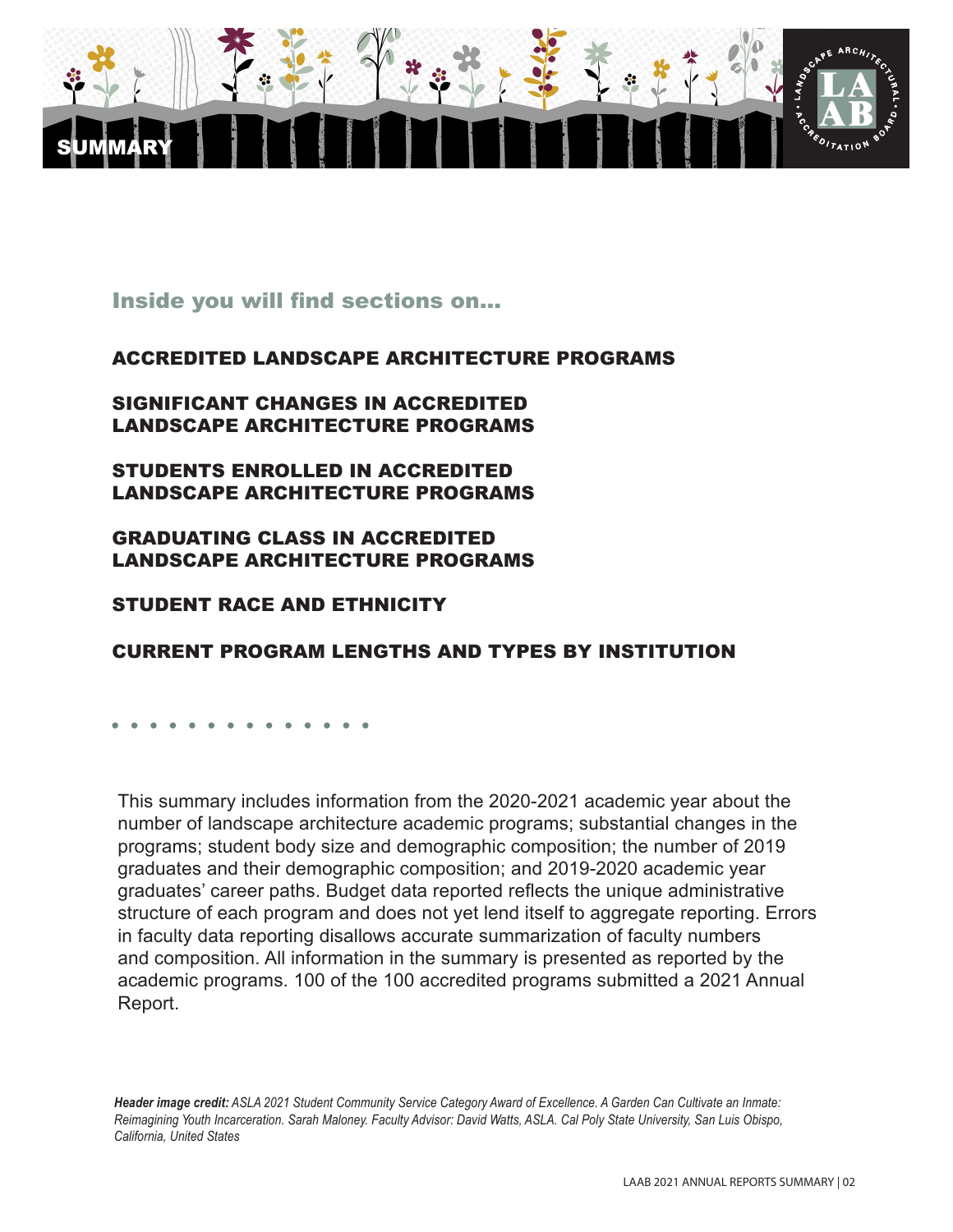





Map based on Longitude (generated) and Latitude (generated). Color shows details about Program Type. Size shows sum of Total Students. Details are shown for Zip Code.

| <b>Total Students</b> |       | Program Type  |
|-----------------------|-------|---------------|
|                       | 10    | <b>MLA</b>    |
|                       | 50    | Undergraduate |
|                       | 100   |               |
|                       | 150   |               |
|                       | > 200 |               |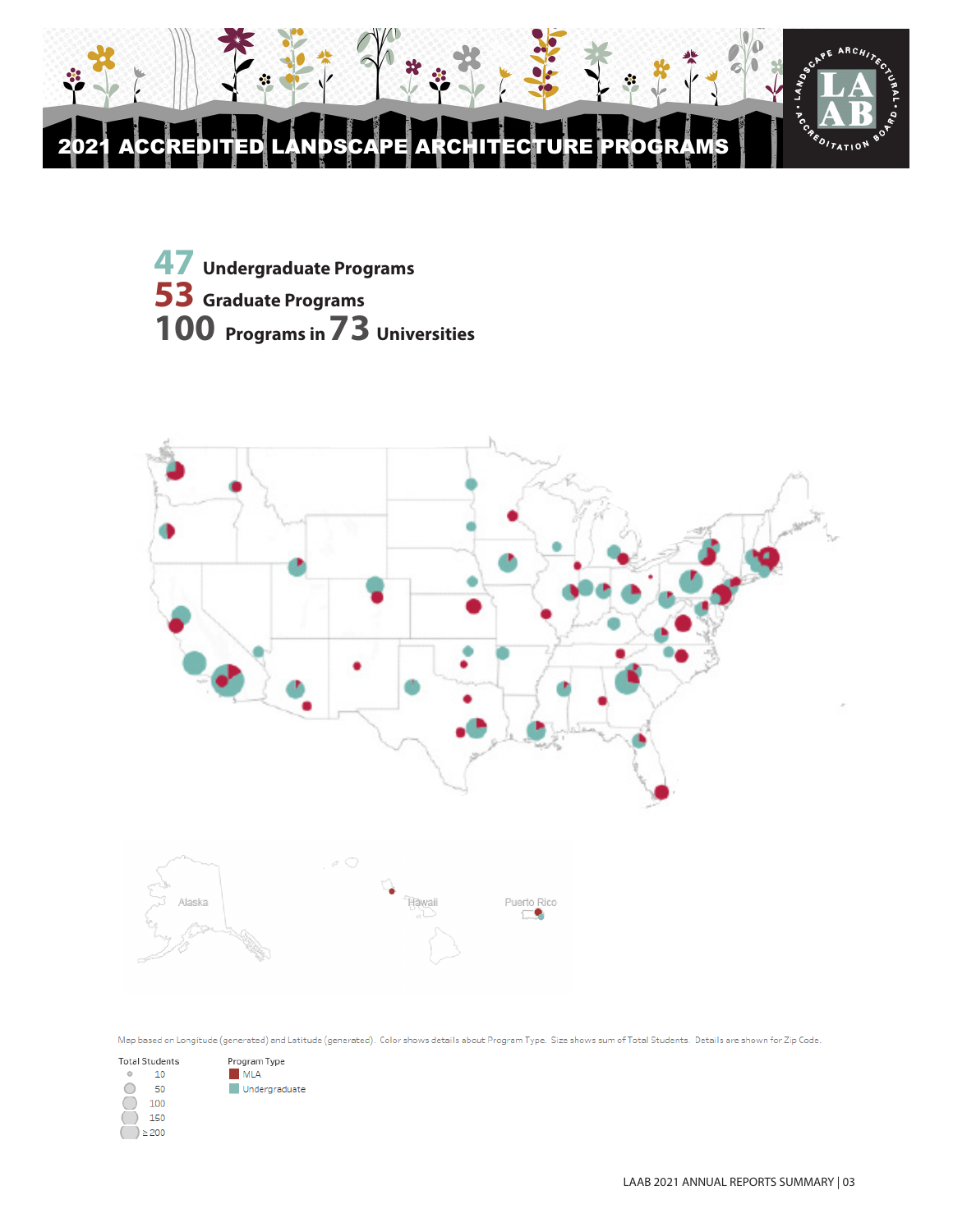# **CANT CHANGES IN 2021 ACCREDI** LANDSCAPE ARCHITECTURE PROGRAMS

÷



ų

| <b>Programs Reported</b>                                  | <b>Undergraduate Programs</b>                                                                                                                                                                                                                                                                         | <b>Graduate Programs</b>                                                                                                                                                                                                                                                                                                                     |
|-----------------------------------------------------------|-------------------------------------------------------------------------------------------------------------------------------------------------------------------------------------------------------------------------------------------------------------------------------------------------------|----------------------------------------------------------------------------------------------------------------------------------------------------------------------------------------------------------------------------------------------------------------------------------------------------------------------------------------------|
| A change in administrator                                 | 9                                                                                                                                                                                                                                                                                                     | 9                                                                                                                                                                                                                                                                                                                                            |
| Major changes in curriculum                               | 5 to 4-year program transition;<br>quarter to semester; core learining<br>outcomes updated; hybrid online/<br>in-person studio ; course syllabi<br>updated;                                                                                                                                           | front-loading technical courses;<br>quarter to semester; core learning<br>outcomes updated; move to 100%<br>remote instruction; decolonization of<br>course syllabi; vertically-integrated<br>studio structure; hybrid instruction;<br>studio credit hour reduction; course<br>track consolidation; interdisciplinary<br>studio              |
| <b>Major changes in facilities</b>                        | remote learning; online courses<br>with in-person studio; building<br>change allows studio expansion;<br>equipment renovations; temporary<br>dept. relocation during renovation;<br>temporary space reduction; remote<br>campus computer access; temporary<br>facility changes for social distancing; | remote learning; online courses with<br>in-person studio; socially distanced<br>studios; equipment upgrade;<br>temporary dept. relocation during<br>renovation; remote campus computer<br>access; temporary facility changes for<br>social distancing; expansion request<br>due to student enrollment increase;<br>temporary space reduction |
| A loss of 20% of faculty in the<br>past year              | 4                                                                                                                                                                                                                                                                                                     | 3                                                                                                                                                                                                                                                                                                                                            |
| A change in administartive<br>structure                   | new college director; move to dept.<br>of Human Ecology; new program<br>chair; new vice chairs; move to<br>College of Humanities and Social<br>Science; transition back to C. of Env't<br>and Life Science                                                                                            | new college director; new program<br>chair; interim dean; graduate<br>coordinator appointed; search for<br>assistant director                                                                                                                                                                                                                |
| A change in resources impacting<br>delivery of the degree | budget cuts due to COVID; adjunct<br>faculty increase fewer TTF hires<br>yielding less dept. leadership role<br>opp.; COVID fatality                                                                                                                                                                  | budget cuts due to COVID; faculty<br>furloughed; remote teaching<br>(time zones, lack of access to on-<br>site resources; change in course<br>delivery and resource access;<br>communications; adjunct faculty<br>increase fewer TTF hires yielding less<br>dept. leadership role opp.; COVID<br>fatality                                    |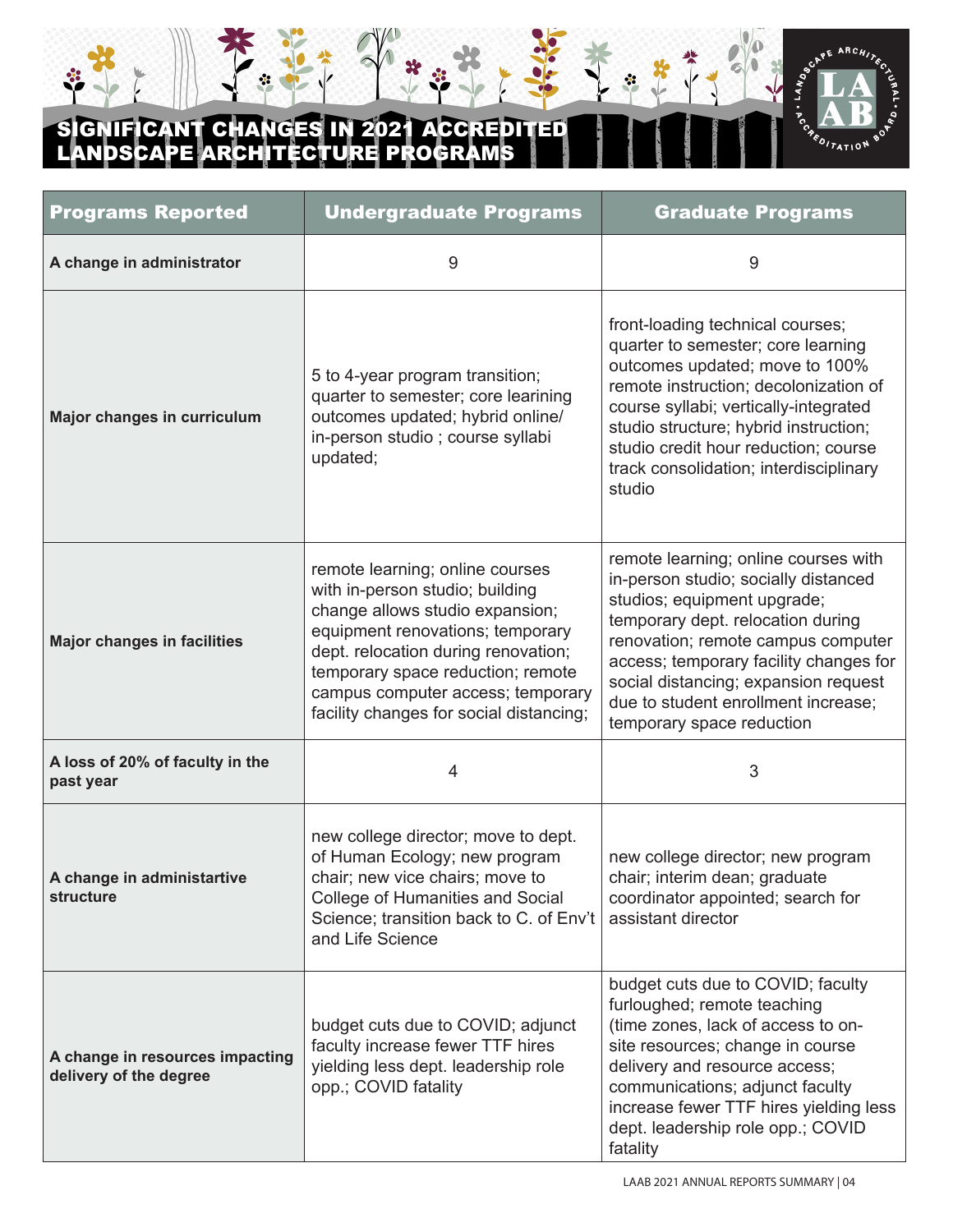## DENTS ENROLLED IN ACCREDITED LANDSCAPE ARCHITECTURE PROGRAMS



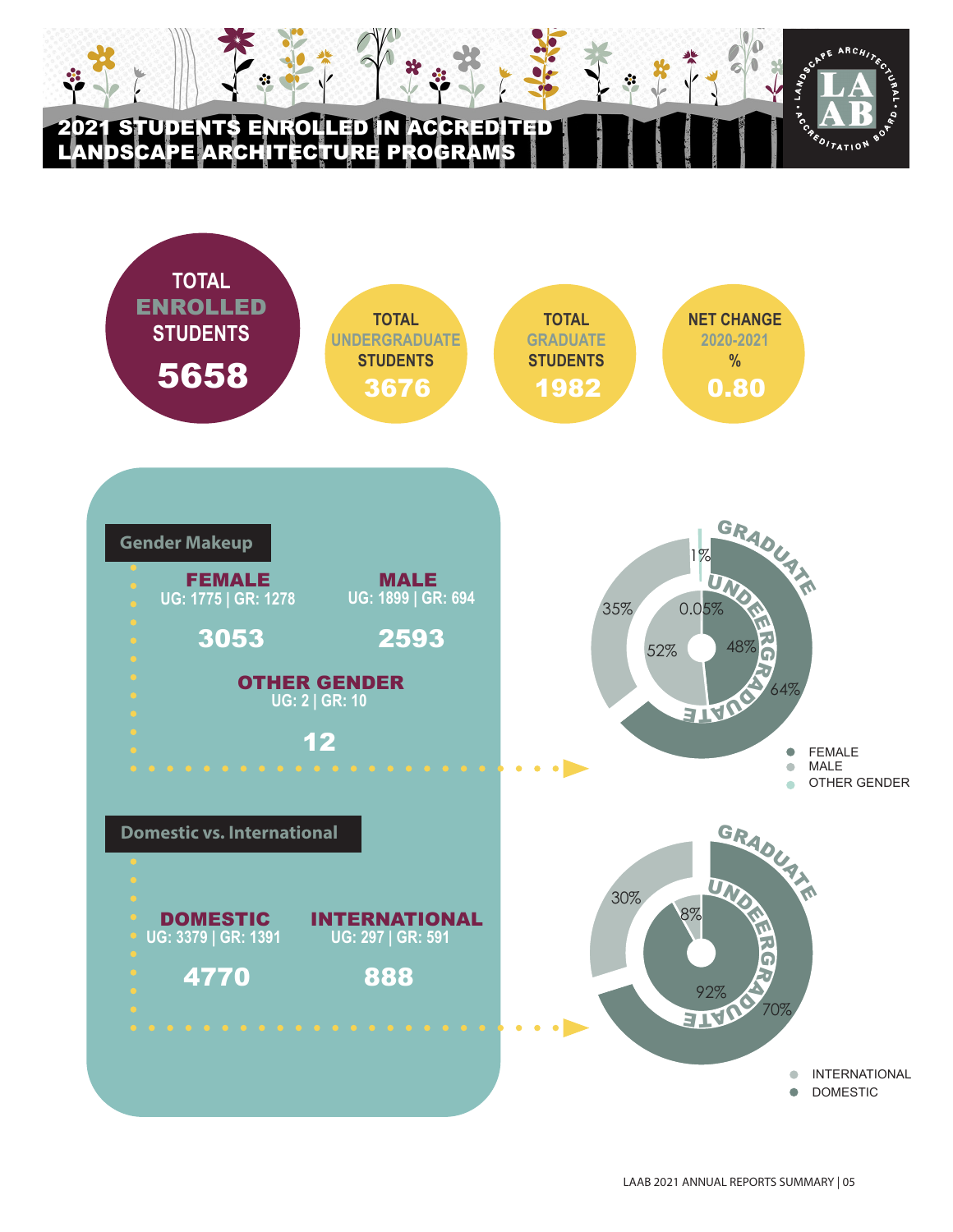# 2021 GRADUATING CLASS IN ACCREDITED LANDSCAPE ARCHITECTURE PROGRAMS





\* Data reflects career paths for graduates of the 2019-2020 academic year



APOITATION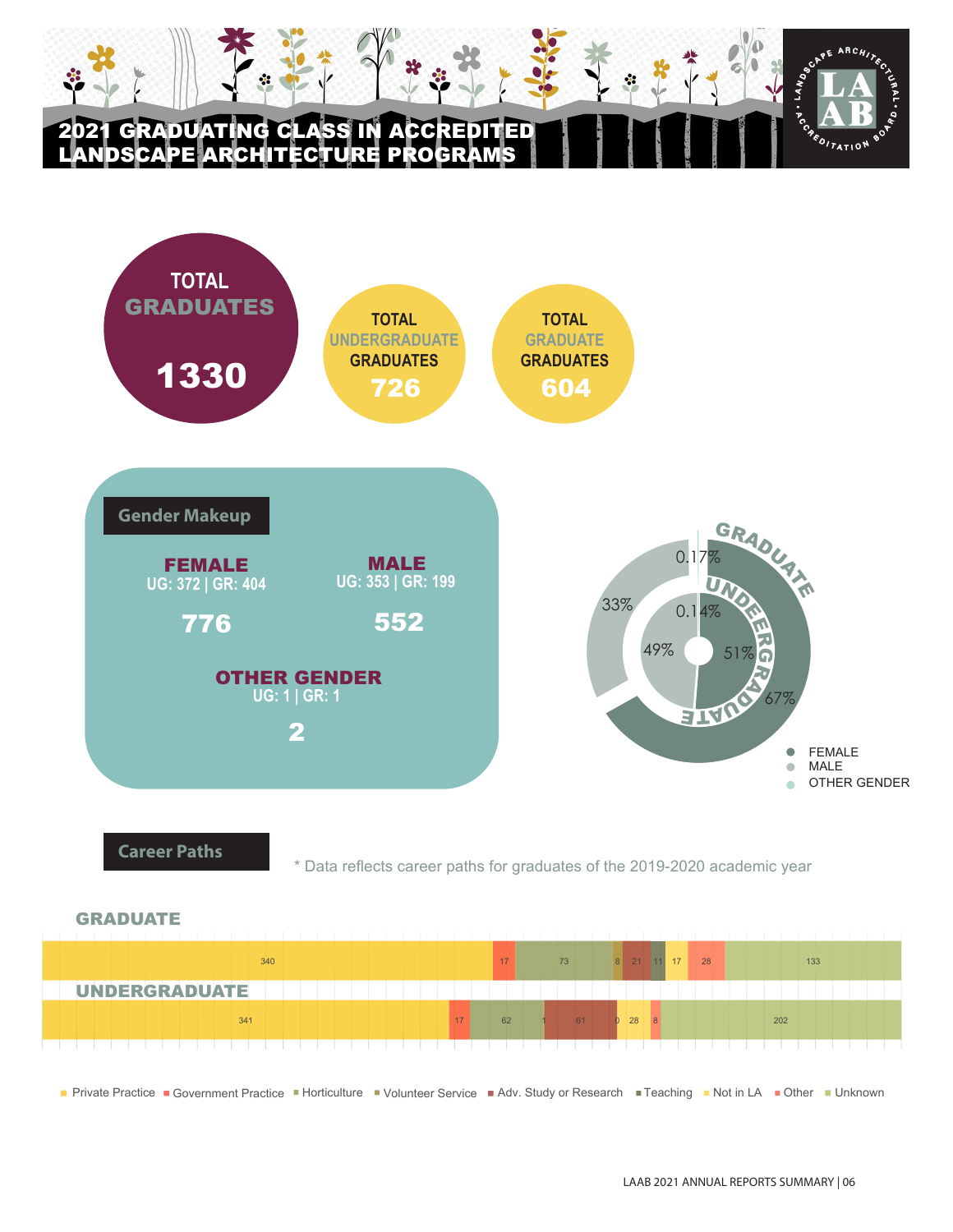

2021 STUDENT RACE AND ETHNICITY

**Currently Enrolled Students**



PE ARCH

PEDITATION

 $\ddot{\mathbf{u}}$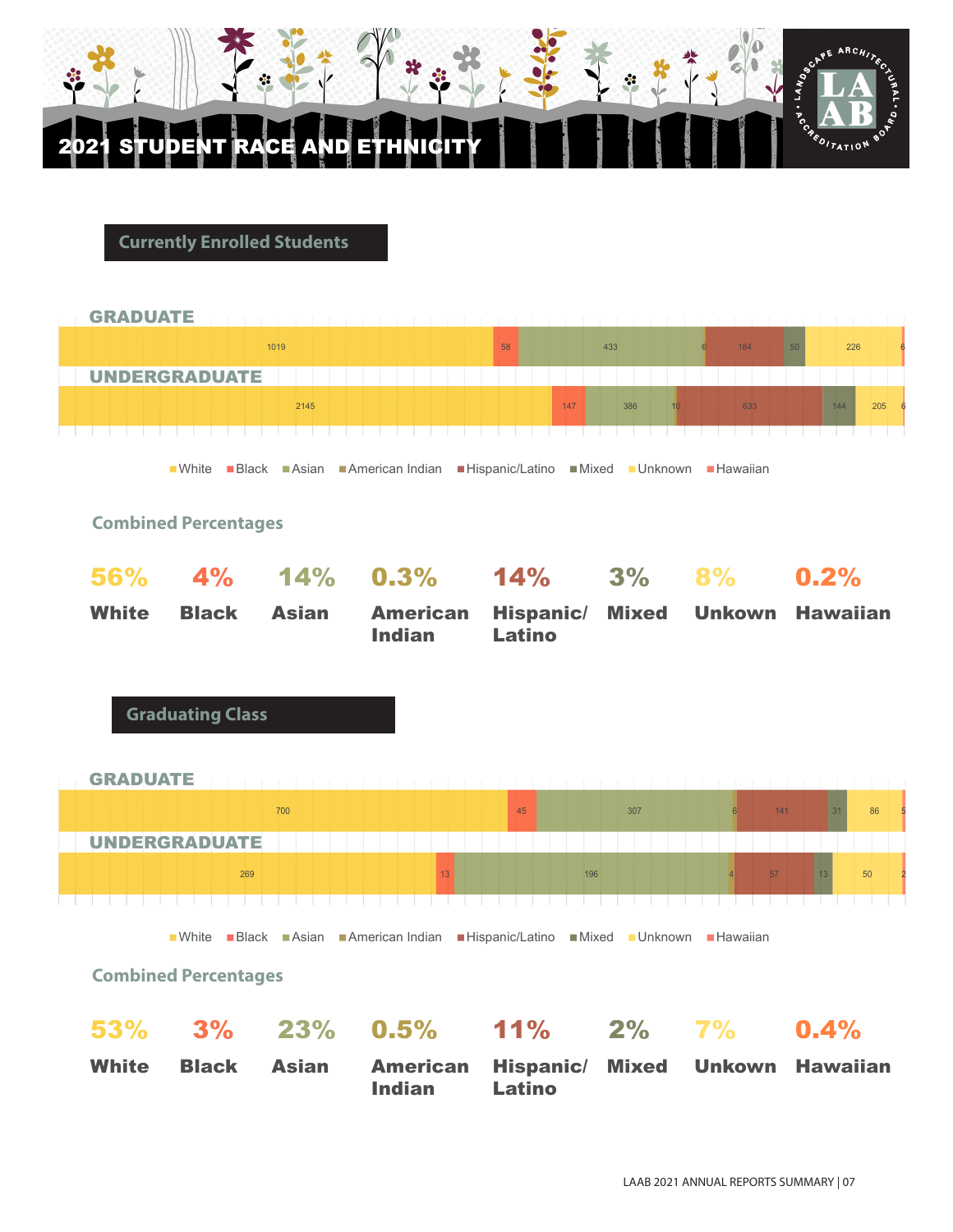CURRENT PROGRAM LENGTHS AND TYPES BY INSTITUTION

26



**94 Semester-based Programs 6 Quarter-based Programs**

**47 Undergraduate Programs 53 Graduate Programs 100 Programs in 73 Universities**



**Auburn University City College of New York Florida International University Harvard University Illinois Institute of Technology Kansas State University Kent State University Morgan State University North Carolina State University Rhode Island School of Design University of Arizona University of California, Berkeley University of Colorado Denver University of Idaho University of Michigan University of Minnesota University of New Mexico University of Oklahoma University of Pennsylvania University of Southern California University of Tennessee at Knoxville University of Texas at Arlington University of Texas at Austin** 

**University of Virginia Washington University in St. Louis Polytechnic University of Puerto Rico**





**Oklahoma State University Michigan State University Purdue University University of Arkansas**



16

**Cal Poly State University, San Luis Obispo Colorado State University (BSLA) Delaware Valley University (BSLA) North Carolina A&T State University (BSLA) Philadelphia University + Jefferson Univ. South Dakota State University Universidad Ana G. Mendez (BSLA) University of California, Davis (BSLA) University of Connecticut (BSLA) University of Delaware University of Kentucky (BSLA) University of Nebraska–Lincoln University of Nevada, Las Vegas University of Rhode Island University of Wisconsin–Madison (BSLA) Washington State University**